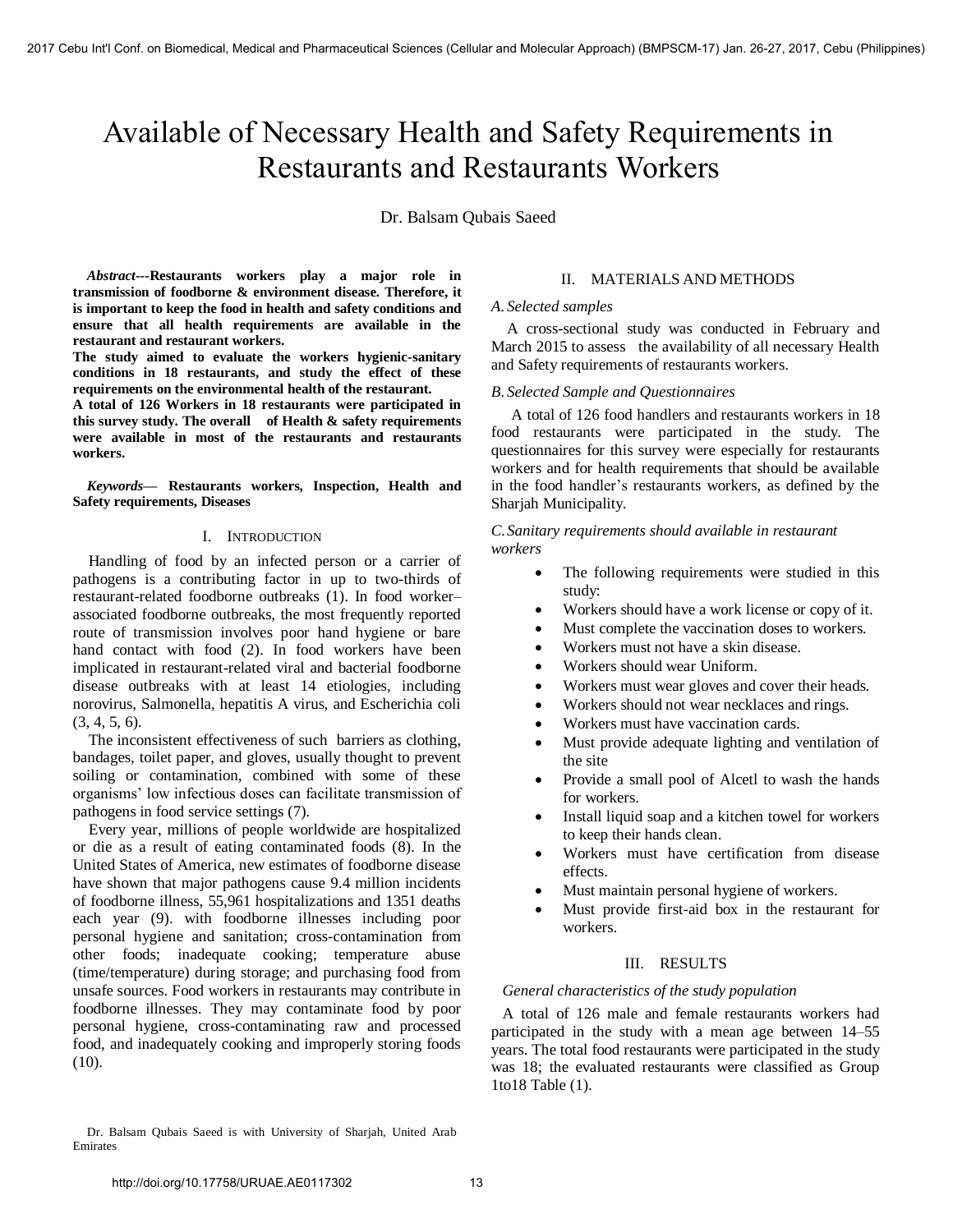| <b>Restaurants name</b> | <b>Number of workers</b> |
|-------------------------|--------------------------|
| <b>Restaurant No.1</b>  | 20                       |
| <b>Restaurant No.2</b>  | 8                        |
| <b>Restaurant No.3</b>  | 6                        |
| <b>Restaurant No.4</b>  | 15                       |
| Restaurant No.5         | 7                        |
| Restaurant No.6         | 16                       |
| Restaurant No.7         | 14                       |
| <b>Restaurant No.8</b>  | 5                        |
| <b>Restaurant No.9</b>  | 28                       |
| Restaurant No.10        | 10                       |
| <b>Restaurant No.11</b> | 15                       |
| <b>Restaurant No.13</b> | 8                        |
| <b>Restaurant No.14</b> | 8                        |
| Restaurant No.15        | 25                       |
| Restaurant No.16        | 15                       |
| Restaurant No.17        | 18                       |
| Restaurant No.18        | 9                        |

TABLE I: NUMBER OF WORKERS IN EACH RESTAURANT

Table No. (2) show the availability health & Safety requirements in the workers in studded restaurants .The table show most of the workers had the work license or copy of it , 43% from the workers completed the vaccination , 89% Workers not have a skin disease , 54 % Workers wear wearing Uniform , 52% Workers wear wearing gloves and cover their heads , 90.5 % Workers weren't wearing necklaces and rings , 57 % they doesn't have vaccination cards.

| <b>Health &amp; Safety</b><br>requirements                        | Res.<br>1    | Res.<br>$\overline{2}$    | Res.<br>3                 | Res.<br>4                 | Res.<br>5                 | Res.<br>6    | Res.<br>7    | Res.<br>8    | Res.<br>9    | Res.<br>10   | Res.<br>11   | Res.<br>12   | Res.<br>13                | Res.<br>14                | Res.<br>15                | Res.<br>16   | Res.<br>17                | Res.<br>18                |
|-------------------------------------------------------------------|--------------|---------------------------|---------------------------|---------------------------|---------------------------|--------------|--------------|--------------|--------------|--------------|--------------|--------------|---------------------------|---------------------------|---------------------------|--------------|---------------------------|---------------------------|
| <b>Workers should</b><br>have a work<br>license or copy of<br>it. | ✓            | $\checkmark$              | $\checkmark$              | $\checkmark$              | $\checkmark$              | $\checkmark$ | $\checkmark$ | $\checkmark$ | ✓            | $\checkmark$ | $\checkmark$ | $\checkmark$ | $\boldsymbol{\mathsf{x}}$ | $\checkmark$              | $\checkmark$              | $\checkmark$ | ✓                         | ✓                         |
| <b>Must complete</b><br>the vaccination<br>doses to workers       | $\checkmark$ | ×                         | $\boldsymbol{\mathsf{x}}$ | $\boldsymbol{\mathsf{x}}$ | $\boldsymbol{\mathsf{x}}$ | $\checkmark$ | $\checkmark$ | $\checkmark$ | $\checkmark$ | $\checkmark$ | ✓            | $\checkmark$ | $\boldsymbol{\mathsf{x}}$ | $\boldsymbol{\mathsf{x}}$ | $\boldsymbol{\mathsf{x}}$ | $\checkmark$ | $\boldsymbol{\mathsf{x}}$ | $\boldsymbol{\mathsf{x}}$ |
| Workers must not<br>have a skin<br>disease.                       | ✓            | ×                         | $\pmb{\times}$            | $\checkmark$              | $\pmb{\times}$            | $\checkmark$ | $\checkmark$ | $\checkmark$ | $\checkmark$ | $\checkmark$ | $\checkmark$ | $\checkmark$ | $\boldsymbol{\mathsf{x}}$ | ✓                         | $\boldsymbol{\mathsf{x}}$ | ✓            | $\mathbf x$               | $\pmb{\times}$            |
| <b>Workers should</b><br>wear Uniform.                            | ✓            | $\boldsymbol{\mathsf{x}}$ | $\boldsymbol{\mathsf{x}}$ | $\checkmark$              | $\pmb{\times}$            | $\checkmark$ | ✓            | ✓            | ✓            | ✓            | $\checkmark$ | ✓            | ✓                         | $\boldsymbol{\mathsf{x}}$ | ✓                         | $\checkmark$ | $\mathbf x$               | $\boldsymbol{\mathsf{x}}$ |
| Workers must<br>wear gloves and<br>cover their heads.             | ✓            | ×                         | $\boldsymbol{\mathsf{x}}$ | $\checkmark$              | $\pmb{\times}$            | $\checkmark$ | $\checkmark$ | $\checkmark$ | $\checkmark$ | $\checkmark$ | $\checkmark$ | $\checkmark$ | $\checkmark$              | $\boldsymbol{\mathsf{x}}$ | ✓                         | $\checkmark$ | $\boldsymbol{\mathsf{x}}$ | $\boldsymbol{\mathsf{x}}$ |
| Workers should<br>not wear necklaces<br>and rings                 | ✓            | $\checkmark$              | ✓                         | $\boldsymbol{\mathsf{x}}$ | $\boldsymbol{\mathsf{x}}$ | $\checkmark$ | $\checkmark$ | $\checkmark$ | ✓            | $\checkmark$ | ✓            | $\checkmark$ | $\checkmark$              | $\pmb{\times}$            | $\boldsymbol{\mathsf{x}}$ | $\checkmark$ | $\checkmark$              | $\checkmark$              |
| <b>Workers must</b><br>have vaccination<br>cards                  | ✓            | $\boldsymbol{\mathsf{x}}$ | $\boldsymbol{\mathsf{x}}$ | $\boldsymbol{\mathsf{x}}$ | $\boldsymbol{\mathsf{x}}$ | $\checkmark$ | $\checkmark$ | $\checkmark$ | ✓            | $\checkmark$ | ✓            | $\checkmark$ | $\boldsymbol{\mathsf{x}}$ | $\boldsymbol{\mathsf{x}}$ | $\boldsymbol{\mathsf{x}}$ | $\checkmark$ | $\boldsymbol{\mathsf{x}}$ | $\boldsymbol{\mathsf{x}}$ |

 $\checkmark$ : Available

: Not Available

Table No. (3) Show the availability of health & Safety conditions in the restaurants were studies , from the table we can see the 67% restaurant was available of lighting and ventilation,, 16.6% from the restaurants doesn't have a small pool of Alcetl to wash the hands for workers and, liquid soap and a kitchen towel to keep their hands clean, also the table show most of Workers have certification from disease effects, 25% .restaurants was maintain personal hygiene of workers. all the restaurant have a first-aid box in the restaurant for workers.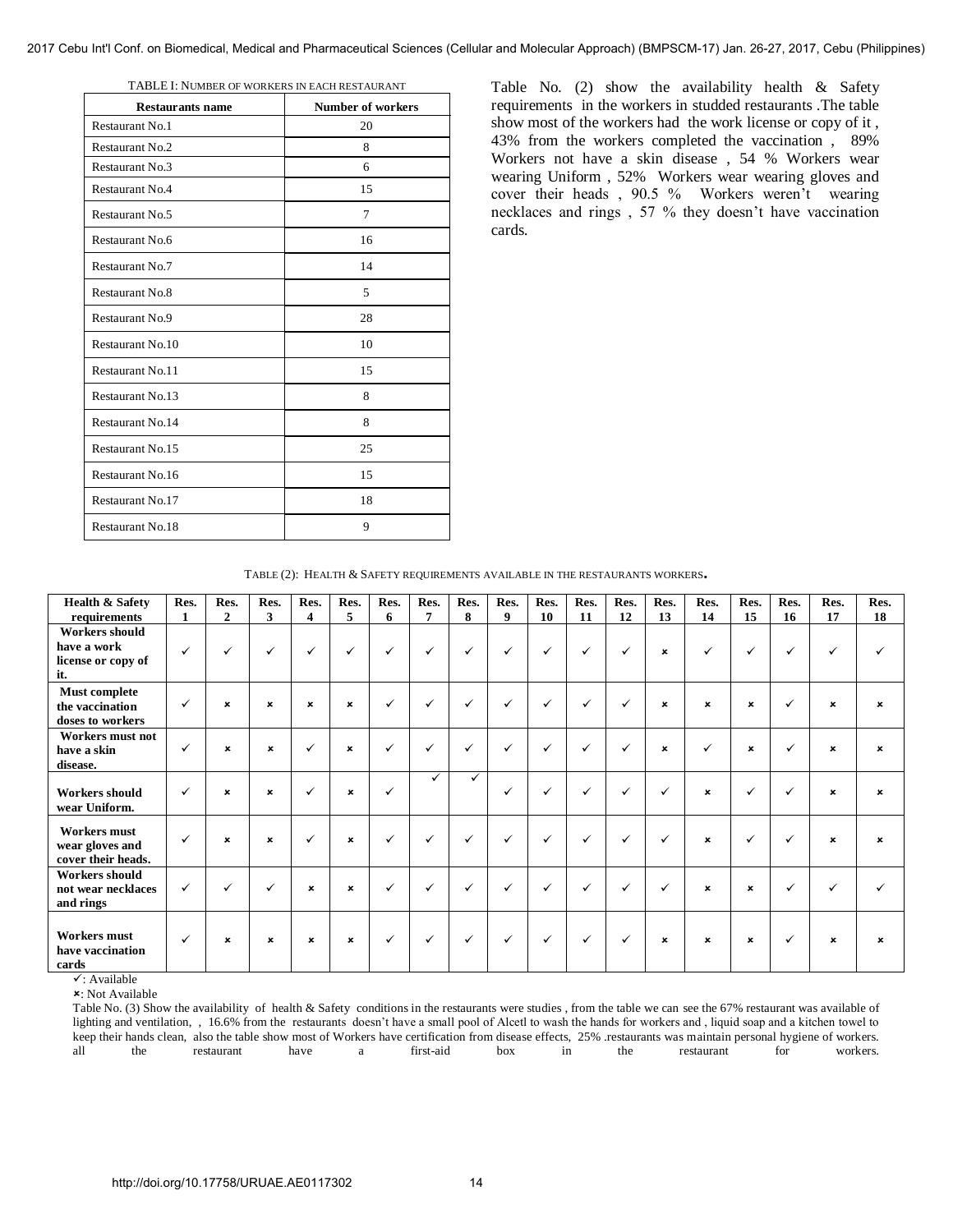| TABLE (3): HEALTH & SAFETY CONDITIONS AVAILABLE IN THE RESTAURANTS.                     |              |                           |                           |                    |              |              |      |              |              |              |              |              |                |                           |                           |                           |              |      |
|-----------------------------------------------------------------------------------------|--------------|---------------------------|---------------------------|--------------------|--------------|--------------|------|--------------|--------------|--------------|--------------|--------------|----------------|---------------------------|---------------------------|---------------------------|--------------|------|
| <b>Conditions in the</b>                                                                | Res.         | Res.                      | Res.                      | Res.               | Res.         | Res.         | Res. | Res.         | Res.         | Res.         | Res.         | Res.         | Res.           | Res.                      | Res.                      | Res.                      | Res.         | Res. |
| restaurants                                                                             | 1            | $\mathbf{2}$              | 3                         | $\overline{\bf 4}$ | 5            | 6            | 7    | 8            | 9            | 10           | 11           | 12           | 13             | 14                        | 15                        | 16                        | 17           | 18   |
| Must provide<br>adequate lighting<br>and ventilation of<br>the site                     | ✓            | ×                         | $\boldsymbol{\mathsf{x}}$ | ✓                  | $\checkmark$ | ✓            | ✓    | $\checkmark$ | $\checkmark$ | ✓            | $\checkmark$ | ✓            | $\pmb{\times}$ | $\boldsymbol{\mathsf{x}}$ | $\boldsymbol{\mathsf{x}}$ | $\boldsymbol{\mathsf{x}}$ | ✓            |      |
| Provide a small<br>pool of Alcetl to<br>wash the hands for<br>workers.                  | $\checkmark$ | $\mathbf x$               | $\boldsymbol{\mathsf{x}}$ | ✓                  | $\checkmark$ | $\checkmark$ | ✓    | $\checkmark$ | $\checkmark$ | ✓            | $\checkmark$ | ✓            | ✓              | $\checkmark$              | ✓                         | $\boldsymbol{\mathsf{x}}$ | ✓            |      |
| Install liquid soap<br>and a kitchen towel<br>for workers to keep<br>their hands clean. | $\checkmark$ | ×                         | $\boldsymbol{\mathsf{x}}$ | $\checkmark$       | $\checkmark$ | ✓            | ✓    | ✓            | $\checkmark$ | ✓            | $\checkmark$ | ✓            | $\checkmark$   | $\checkmark$              | ✓                         | $\boldsymbol{\mathsf{x}}$ | ✓            |      |
| Workers must have<br>certification from<br>disease effects.                             | ✓            |                           | ✓                         | ✓                  | $\checkmark$ | $\checkmark$ | ✓    | $\checkmark$ | ✓            | $\checkmark$ | $\checkmark$ | $\checkmark$ | ✓              | $\checkmark$              | ✓                         | $\boldsymbol{\mathsf{x}}$ | ✓            |      |
| Must maintain<br>personal hygiene of<br>workers.                                        | $\checkmark$ | $\boldsymbol{\mathsf{x}}$ | $\checkmark$              | $\checkmark$       | $\checkmark$ | $\checkmark$ | ✓    | $\checkmark$ | $\checkmark$ | ✓            | $\checkmark$ | $\checkmark$ | $\checkmark$   | $\boldsymbol{\mathsf{x}}$ | $\boldsymbol{\mathsf{x}}$ | ✓                         | $\checkmark$ |      |
| Must provide first-<br>aid box in the<br>restaurant for<br>workers.                     | ✓            |                           | ✓                         | ✓                  | ✓            |              | ✓    |              | $\checkmark$ | ✓            | $\checkmark$ | ✓            | ✓              | $\checkmark$              | ✓                         | $\checkmark$              | $\checkmark$ |      |

: Available

: Not Available

# IV. CONCLUSION

Knowing the contributing factors to foodborne illness is critical to stopping them. Environmental health specialists find contributing factors by investigating outbreaks. One of the important factors, Workers in restaurants, restaurant workers have been involved in outbreaks of foodborne diseases for decades

But these investigations often do not give enough information. This may be the result of ineffective investigation practices and problems faced during investigations. Thus, it is important to collect data that will describe investigation practices and problems. (11)

In this study we found that more than half of restaurants applicable the workers requirements should available in the restaurants and some of them not applicable the requirements. Non-application of health conditions may be because the weak management of the restaurant, the restaurant management have effective way to improve the sanitary conditions of restaurants and reduce the spread of foodborne illnesses (12)

And the results of this study show that the evaluated restaurants in Sharjah & Ajman city demonstrated good adherence to Good Practices of Workers conditions in the restaurants.

This study suggests that a variety of factors influence the uniformity and reliability of routine This study suggests that a variety of factors influence the uniformity and reliability of routine restaurant inspections in preventing foodborne disease. Some of these factors might be modified by policies designed to ensure periodic retraining and systematic standardization among inspection evaluations within a jurisdiction. Further evaluation factors important in food safety and how best to control them will be important in improving the system.

# **REFERENCES**

- [1] [Hedberg, C. W., S. J. Smith, E. Kirkland, V. Radke, T. F. Jones, C. A.](https://doi.org/10.4315/0362-028X-69.11.2697)  [Selman, and the EHS-Net Working Group. 2006. Systematic](https://doi.org/10.4315/0362-028X-69.11.2697)  [environmental evaluations to identify food safety differences between](https://doi.org/10.4315/0362-028X-69.11.2697)  [outbreak and nonoutbreak restaurants. J. Food Prot. 69:2697–2702.](https://doi.org/10.4315/0362-028X-69.11.2697)  <https://doi.org/10.4315/0362-028X-69.11.2697>
- [2] Todd, E. C. D., J. D. Greig, C. A. Bartleson, and B. S. Michaels. 2007. [Outbreaks where food workers have been implicated in the spread of](https://doi.org/10.4315/0362-028X-70.9.2199)  [foodborne disease. Part 3. Factors contributing to outbreaks and](https://doi.org/10.4315/0362-028X-70.9.2199)  [description of outbreak categories. J. Food Prot. 70:2199–2217.](https://doi.org/10.4315/0362-028X-70.9.2199)  <https://doi.org/10.4315/0362-028X-70.9.2199>
- [3] [Boxman, I., R. Dijkman, L. Verhoef, A. Maat, G. van Dijk, H.](https://doi.org/10.4315/0362-028X-72.8.1753)  [Vennema, and M. Koopmans. 2009. Norovirus on swabs taken from](https://doi.org/10.4315/0362-028X-72.8.1753)  [hands illustrate route of transmission: a case study. J. Food Prot. 72:](https://doi.org/10.4315/0362-028X-72.8.1753)  [1753–1755.](https://doi.org/10.4315/0362-028X-72.8.1753) 
	- <https://doi.org/10.4315/0362-028X-72.8.1753>
- [4] Greig, J. D., E. C. D. Todd, C. A. Bartleson, and B. S. Michaels. 2007. [Outbreaks where food workers have been implicated in the spread of](https://doi.org/10.4315/0362-028X-70.7.1752)  [foodborne disease. Part 1. Description of the problem, methods, and](https://doi.org/10.4315/0362-028X-70.7.1752)  [agents involved. J. Food Prot. 70:1752–1761.](https://doi.org/10.4315/0362-028X-70.7.1752)  <https://doi.org/10.4315/0362-028X-70.7.1752>
- [5] [Hedican, E., C. Hooker, T. Jenkins, C. Medus, S. Jawahir, F. Leano, and](https://doi.org/10.4315/0362-028X-72.11.2332)  [K. Smith. 2009. Restaurant Salmonella Enteritidis outbreak associated](https://doi.org/10.4315/0362-028X-72.11.2332)  [with an asymptomatic food worker. J. Food Prot. 72: 2332–2336.](https://doi.org/10.4315/0362-028X-72.11.2332)  <https://doi.org/10.4315/0362-028X-72.11.2332>
- [6] Roberts, C. M., J. Archer, T. Renner, P. A. Heidel, D. L. VandeBunte, B. M. Brennan, C. Croker, R. Reporter, S. Nakagawa-Ota, and A. J. Hall. 2009. Norovirus outbreaks on three college campuses—California, Michigan, and Wisconsin, 2008. Morb. Mortal. Wkly. Rep. 58:1095– 1100.
- [7] [Todd, E. C. D., J. D. Greig, C. A. Bartleson, and B. S. Michaels. 2009.](https://doi.org/10.4315/0362-028X-72.1.202)  [Outbreaks where food workers have been implicated in the spread of](https://doi.org/10.4315/0362-028X-72.1.202)  [foodborne disease. Part 6. Transmission and survival of pathogens in](https://doi.org/10.4315/0362-028X-72.1.202)  [the food processing and preparation environment. J. Food Prot. 72:202–](https://doi.org/10.4315/0362-028X-72.1.202) [219.](https://doi.org/10.4315/0362-028X-72.1.202)

<https://doi.org/10.4315/0362-028X-72.1.202>

- [8] [World Health Organization, 2000,](http://www.sciencedirect.com/science/article/pii/S0956713512005373#bib28) World Health Organization (WHO),Food safety – A worldwide public health issue,(2000) [http://www.who.int/fsf/fctshtfs.htm#Background](http://www.sciencedirect.com/science?_ob=RedirectURL&_method=externObjLink&_locator=url&_cdi=271164&_issn=09567135&_origin=article&_zone=art_page&_plusSign=%2B&_targetURL=http%253A%252F%252Fwww.who.int%252Ffsf%252Ffctshtfs.htm%2523Background)
- [9] [Scallan et al., 2011](http://www.sciencedirect.com/science/article/pii/S0956713512005373#bib22) [,E. Scallan, R.M. Hoekstra, F.J. Angulo, R.V.](https://doi.org/10.3201/eid1701.P11101)  [Tauxe, M.-A. Widdowson, S.L](https://doi.org/10.3201/eid1701.P11101). Roy et al. Foodborne illness acquired in the United States—major pathogens Emerging Infectious Diseases, 17 (2011), pp. 7–15 <https://doi.org/10.3201/eid1701.P11101>